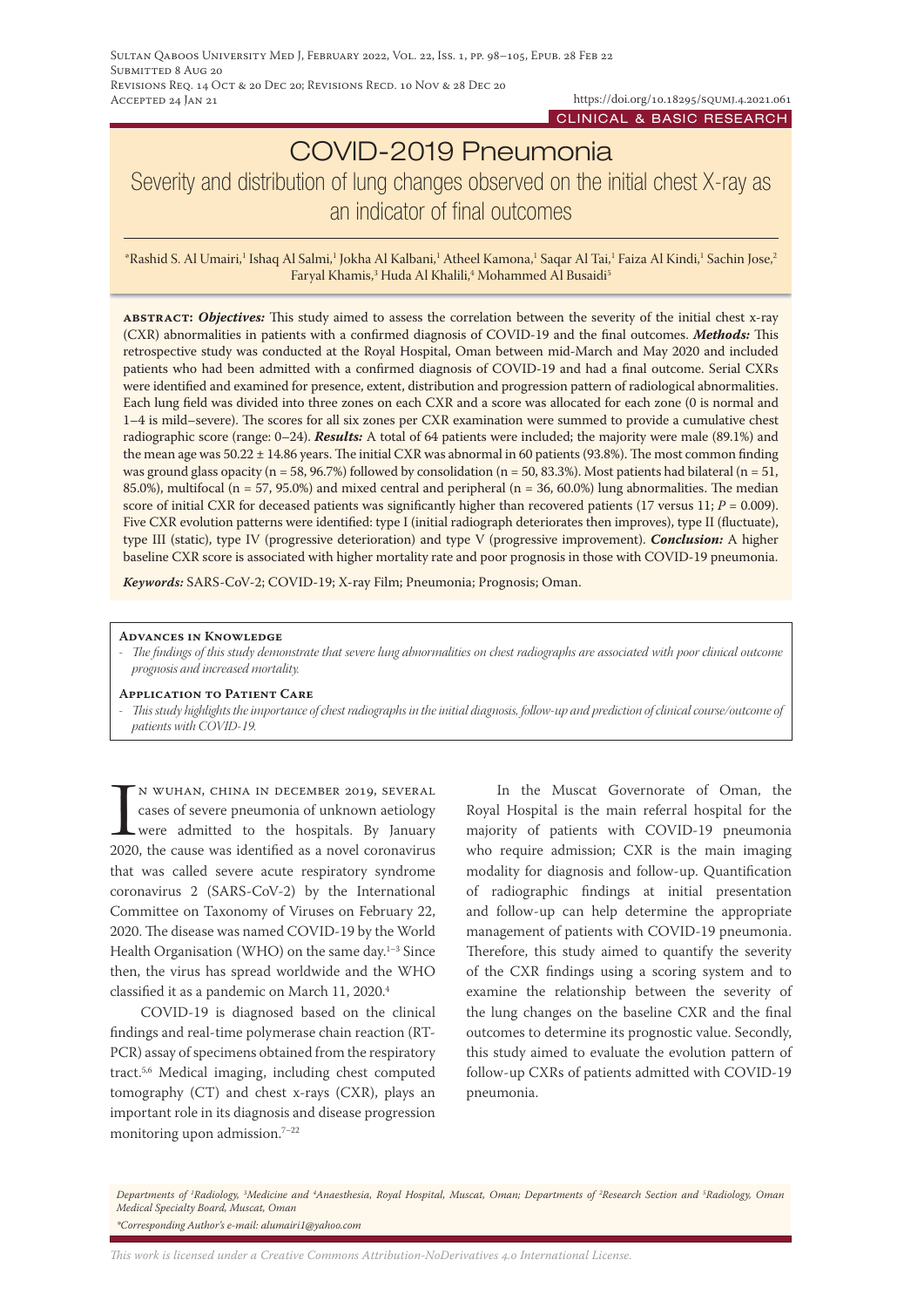# Methods

This retrospective study included all patients with confirmed diagnosis of COVID-19 who were admitted to the Royal Hospital in Muscat, Oman, between mid-March and May 2020 and had a final outcome.

The COVID-19 diagnosis was made based on a positive RT-PCR for SARS-CoV-2 of specimens obtained from the nasopharynx and oropharynx of all patients. Medical records of all patients were reviewed and demographic characteristics, presenting symptoms, vital signs, comorbidities, serum reactive protein, white blood count (WBC) and estimated glomerular filtration rate were obtained. The duration of hospitalisation, admission to the intensive care unit (ICU), history of intubation and the final outcome (death or recovery) were also documented.

All patients had initial frontal CXRs on the day of admission and follow-up CXRs during hospitalisation, obtained in the posteroanterior (PA) projection for those who were able to stand and anteroposterior projection for patients not able to stand. All CXRs were acquired using machines with digital radiography systems using standard techniques (Mobilet Mira Max, Siemens Medical Solution Diagnostic Ltd. Europe, Dublin, Ireland; DRX-Revolution, Carestream Health, Rochester, New York, USA).

Baseline and follow-up CXRs were reviewed retrospectively in consensus by three radiologists with 8–15 years of experience, with all three unaware of final patient outcomes. All CXRs were viewed using a dedicated radiology picture archiving and communication system and were assessed for the presence, distribution and extent of lung abnormalities, including consolidation, ground glass opacity (GGO), cavitation and pleural effusion. Distribution was considered peripheral if the changes were predominantly in the lateral half of the lung fields and central if they were predominantly in the medial half.

For the assessment of the severity of lung changes, each lung field was divided into three equal zones. This was due to technical reasons as most of the CXRs were taken bedside for critically ill patients and it was difficult to identify some anatomical landmarks. Each zone was assigned a score from 0–4 based on the percentage of lung involved  $(0 = no$  abnormality,  $1 = 25\%$  of the zone involved,  $2 = 25-50\%$  involved,  $3 = 51 - 75\%$  involved and  $4 = 575\%$  involved). The scores for all six zones of each CXR examination were summed to provide a cumulative chest radiographic score (range, 0–24) [Figure 1]. Evolution patterns of lung changes on serial CXRs were classified into five patterns: I) progression of CXR findings followed by an improvement; II) fluctuation of CXR findings with at least two CXR peaks and an intervening, mild improvement of more than 25% from the overall mean of CXR scores; III) static CXR findings with no peaks or improvement of more than 25% from the overall mean of CXR scores; IV) progressive deterioration of CXR scores; and V) progressive improvement of CXR scores.

Patients were divided into two groups according to the final outcome: the deceased group and the recovered group. Continuous and discrete data were summarised using the median and interquartile range (IQR). Categorical data were summarised using frequency and percentage. The Chi-squared test (Fisher's exact test/Likelihood Ratio) was used to test the association between the categorical variables. The Mann-Whitney U test was used to compare nonnormally distributed continuous and discrete variables. Spearman's rank correlation coefficient was used to assess the correlation between the non-normally distributed continuous variables. Kolmogorov-Smirnov tests were performed to check normal distribution of continuous variables between the groups. Demographic characteristics, CXR scores, comorbidities and other important clinical features were also compared between the groups. A multivariate binary logistic regression analysis was performed to determine the independent predictors of mortality. A *P* value <0.05 was considered statistically significant. All statistical analyses were performed using Statistical Package for the Social Sciences (SPSS), Version 25 (IBM Corp., Chicago, Illinois, USA).

The Scientific Research Committee at the Royal Hospital approved this retrospective, single institution study and waived informed consent (SRC# 59/2020).

## **Results**

A total of 64 patients were included, 57 men and seven women. The mean age was  $50.22 \pm 14.86$  years. Of those, 29 patients (45.3%) had no comorbidities, 16 patients (25.0%) had a single comorbidity and 19 patients (29.7%) had multiple comorbidities. The duration of hospitalisation ranged between 7–19.5 days with a median of 11.5 days. Of the 64 patients, 44 (68.8%) were admitted to the ICU, 31 (48.4%) required intubation, 17 (26.6%) patients died and 47 (73.4%) recovered. The median duration of ICU admission was 11 days (IQR: 5.3–14.8 days). The median duration of intubation was 10 days (IQR: 7–16.8 days). The fatality rate among patients admitted to the ICU was 38.6% (n  $= 17$ ) [Table 1].

The initial CXRs were acquired at a median of seven days (IQR: 5–8 days) from the onset of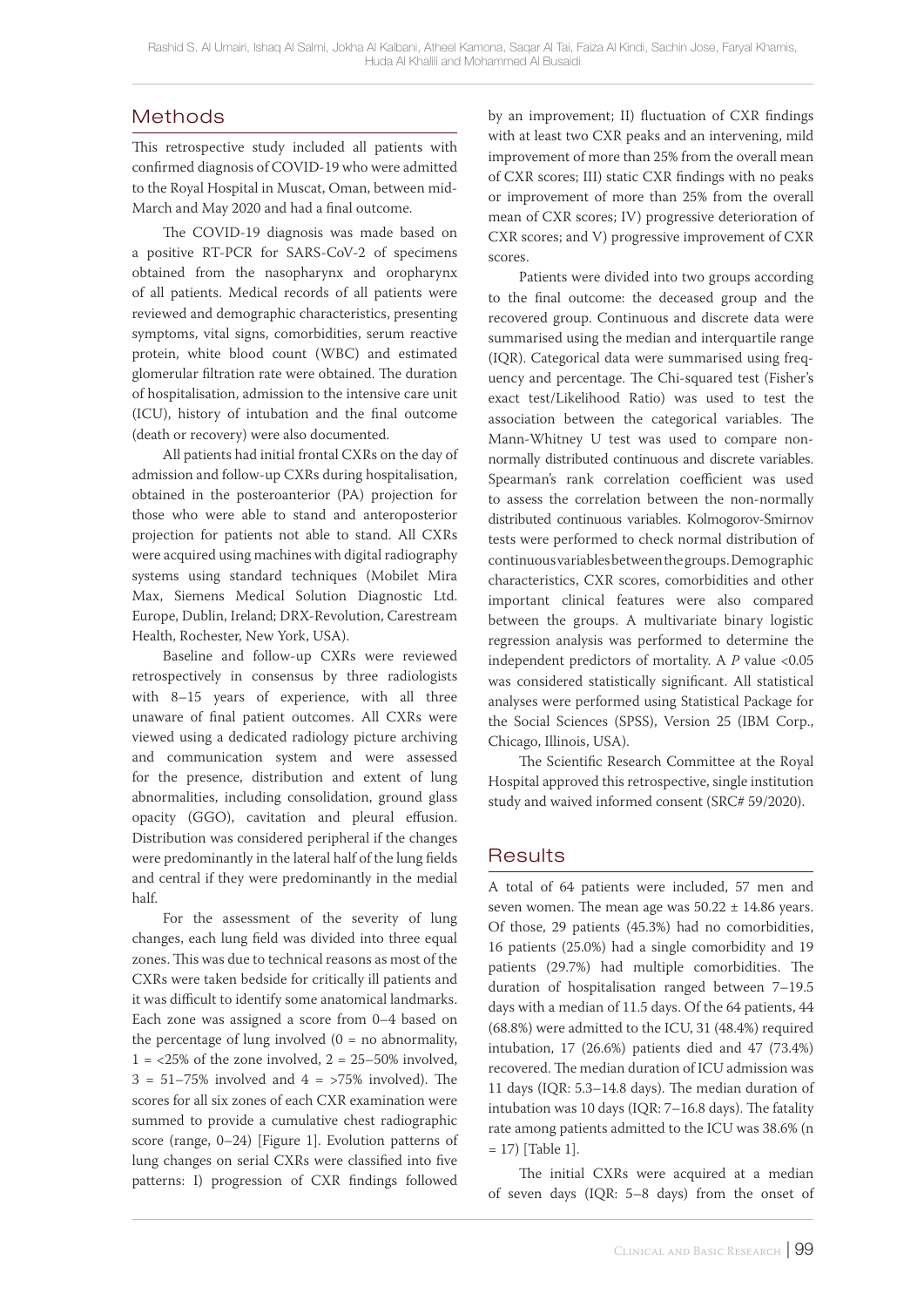**Table 1:** Characteristics of patients with a confirmed diagnosis of COVID-19 who were admitted to the Royal Hospital, Oman between mid-March and May 2020 ( $N = 64$ )

| Characteristic                               | $n$ (%)           |  |  |  |
|----------------------------------------------|-------------------|--|--|--|
| Gender                                       |                   |  |  |  |
| Male                                         | 57 (89.1)         |  |  |  |
| Female                                       | 7(10.9)           |  |  |  |
| Age in years                                 |                   |  |  |  |
| $Mean \pm SD$                                | $50.22 \pm 14.86$ |  |  |  |
| Median (min-max)                             | $46.5(22 - 78)$   |  |  |  |
| Symptom                                      |                   |  |  |  |
| Fever                                        | 47 (73.4)         |  |  |  |
| Runny nose                                   | 7(10.9)           |  |  |  |
| Cough                                        | 40(62.5)          |  |  |  |
| <b>SOB</b>                                   | 41(64.1)          |  |  |  |
| Headache                                     | 4(6.3)            |  |  |  |
| Vomiting                                     | 1(1.6)            |  |  |  |
| Nausea                                       | 4(6.3)            |  |  |  |
| Dizziness                                    | 1(1.6)            |  |  |  |
| Muscle ache/body ache                        | 6(9.4)            |  |  |  |
| Malaise                                      | 0(0)              |  |  |  |
| Lethargy                                     | 8(12.5)           |  |  |  |
| Phalangeal discomfort/pain                   | 11 (17.2)         |  |  |  |
| Chest pain                                   | 5(7.8)            |  |  |  |
| Pleuritic chest pain                         | 1(1.6)            |  |  |  |
| Abdominal pain                               | 0(0)              |  |  |  |
| Diarrhoea                                    | 12(18.8)          |  |  |  |
| Haemoptysis                                  | 0(0)              |  |  |  |
| Anorexia                                     | 3(4.7)            |  |  |  |
| Comorbidity                                  |                   |  |  |  |
| No comorbidity                               | 29 (45.3)         |  |  |  |
| Single comorbidity                           | 16(25)            |  |  |  |
| Multiple comorbidity                         | 19 (29.7)         |  |  |  |
| Diabetes mellitus                            | 27(42.2)          |  |  |  |
| Ischemic heart disease                       | 2(3.1)            |  |  |  |
| Hyperlipidaemia                              | 5(7.8)            |  |  |  |
| Chronic kidney disease                       | 6(9.4)            |  |  |  |
| Hypertension                                 | 19 (29.7)         |  |  |  |
| Duration of hospital stay and disease course |                   |  |  |  |
| Median days of hospitalisation (IQR)*        | $11.5(7.0-19.5)$  |  |  |  |
| Number of patients admitted to the<br>ICU    | 44 (68.8)         |  |  |  |

| Median days of ICU admission (IQR)  | $11(5.3 - 14.8)$ |
|-------------------------------------|------------------|
| Number of patients intubated        | 31(48.4)         |
| Median days of intubation (IQR)     | $10(7.0 - 16.8)$ |
| <b>Final outcome</b>                |                  |
| Recovered ( <i>i.e.</i> discharged) | 47(73.4)         |
| Deceased                            | 17(26.6)         |

*\*Hospitalisation duration was from the day of the admission to the day of discharge or death.*

*SD = standard deviation; SOB = shortness of breath; IQR = interquartile range; ICU = intensive care unit.*

#### **Table 2:** Radiological findings of patients with confirmed diagnosis of COVID-19 included in this study ( $N = 64$ )

| <b>Finding</b>                                                       | $n$ (%)          |
|----------------------------------------------------------------------|------------------|
| Abnormal CXR at admission                                            | 60 (93.8)        |
| Median days since symptoms started<br>and the CXR was acquired (IQR) | $7(5-8)$         |
| Abnormal CXR findings $(n = 60)$                                     |                  |
| Consolidation                                                        | 50(83.3)         |
| GGO                                                                  | 58 (96.7)        |
| Cavitation                                                           | 0(0)             |
| Central                                                              | 4(6.7)           |
| Peripheral                                                           | 20(33.3)         |
| Mixed central and peripheral                                         | 36(60.0)         |
| Unilateral                                                           | 9(15.0)          |
| Bilateral                                                            | 51(85.0)         |
| Unifocal                                                             | 3(5.0)           |
| Multifocal                                                           | 57 (95.0)        |
| Pleural effusion                                                     | 2(3.3)           |
| Total score of the baseline CXR                                      |                  |
| $Mean \pm SD$                                                        | $11.91 \pm 7.84$ |
| Median (IQR)                                                         | $12.5(4-18)$     |

*CXR = chest x-ray; SD = standard deviation; IQR = interquartile range; GGO = ground glass opacity.*

symptoms and were abnormal in 93.8% of the patients  $(n = 60)$ . The most common finding was GGO  $(n = 60)$ 58, 96.7%), followed by consolidation (n = 50, 83.3%). Pleural effusion was a rare finding ( $n = 2$ , 3.3%) and none of the patients had cavitation. Bilateral lung involvement ( $n = 51, 85.0\%$ ) was more common than unilateral involvement ( $n = 9$ , 15.0%). The right lower  $(n = 50, 83.3%)$  and left lower  $(n = 51, 85.0%)$  zones were more commonly affected than the right middle (n = 45, 75.0%), left middle (n = 42, 70.0%), right upper  $(n = 35, 58.3\%)$  and left upper  $(n = 28, 46.7\%)$  zones. Mixed central and peripheral distribution was the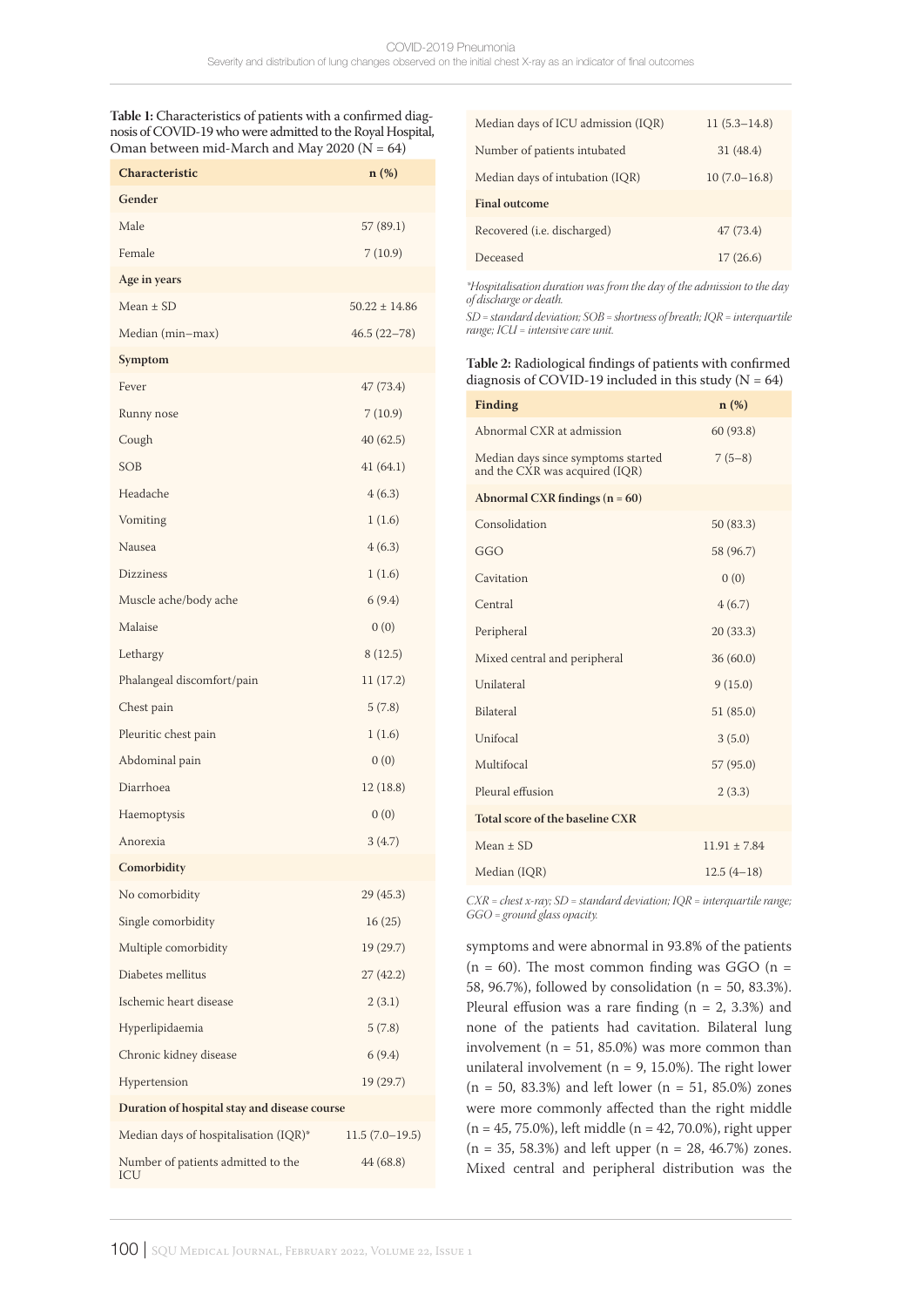| Table 3: Association between Initial Chest X-ray score |  |  |  |
|--------------------------------------------------------|--|--|--|
| and patient characteristics                            |  |  |  |

**Table 4:** Association between patients' clinical and laboratory findings and final outcome

| <b>Variable</b>               | inu patient characteristics<br><b>Total baseline CXR score</b> |                       |  |  |
|-------------------------------|----------------------------------------------------------------|-----------------------|--|--|
|                               | Median score (IQR)                                             | $P$ value*            |  |  |
| Age group in years            |                                                                |                       |  |  |
| $20 - 29$                     | $10(0.5-19.5)$                                                 |                       |  |  |
| $30 - 39$                     | $13(4-16)$                                                     |                       |  |  |
| $40 - 49$                     | $14(4-22)$                                                     |                       |  |  |
| $50 - 59$                     | $7.5(2.5-11.5)$                                                | 0.296                 |  |  |
| $60 - 69$                     | $13.5(6.3 - 22.8)$                                             |                       |  |  |
| $\geq 70$                     | $12(5-17)$                                                     |                       |  |  |
| Diabetes mellitus             |                                                                |                       |  |  |
| Yes                           | $13(7-19)$                                                     |                       |  |  |
| No                            | $11(2.5-17.5)$                                                 | 0.149                 |  |  |
| Hypertension                  |                                                                |                       |  |  |
| Yes                           | $11(5-18)$                                                     |                       |  |  |
| No                            | $13(4 - 18.5)$                                                 | 0.797                 |  |  |
| Ischaemic heart disease       |                                                                |                       |  |  |
| Yes                           | $6.5(0-13)$                                                    | 0.288                 |  |  |
| No                            | $12.5(4-18.3)$                                                 |                       |  |  |
| <b>Chronic kidney disease</b> |                                                                |                       |  |  |
| Yes                           | $3.5(0.8 - 7.3)$                                               | $0.010^{+}$           |  |  |
| No                            | $13(4.8-19)$                                                   |                       |  |  |
| Hyperlipidaemia               |                                                                |                       |  |  |
| Yes                           | $13(3-24)$                                                     | 0.625                 |  |  |
| No                            | $12(4-18)$                                                     |                       |  |  |
| <b>ICU</b> admission          |                                                                |                       |  |  |
| Yes                           | $14(12 - 21)$                                                  | $0.0001$ <sup>+</sup> |  |  |
| No                            | $2.5(1-5)$                                                     |                       |  |  |
| Intubation                    |                                                                |                       |  |  |
| Yes                           | $16(13-21)$                                                    | $0.0001$ <sup>+</sup> |  |  |
| No                            | $5(1.5-12.5)$                                                  |                       |  |  |
| Outcome                       |                                                                |                       |  |  |
| Recovered                     | $11(4-16)$                                                     | 0.009 <sup>†</sup>    |  |  |
| Deceased                      | $17(12 - 22.5)$                                                |                       |  |  |

*CXR = chest x-ray; IQR = interquartile range; ICU = intensive care unit. \*Using Mann-Whitney U test. † Statistically significant.*

predominant distribution ( $n = 36, 60.0\%$ ), followed by peripheral ( $n = 20$ , 33.3%) and central distribution ( $n$ = 4, 6.7%). Multifocal distribution was more common ( $n = 57, 95.0\%$ ) than unifocal distribution ( $n = 3, 5.0\%$ ) [Table 2].

| <b>Variable</b>               | <b>Total</b> | $n$ (%)              |                      | $\boldsymbol{P}$ |
|-------------------------------|--------------|----------------------|----------------------|------------------|
|                               |              | <b>Recovered</b>     | Deceased             | value            |
| Gender                        |              |                      |                      |                  |
| Male                          | 57           | 42 (73.7)            | 15(26.3)             |                  |
| Female                        | 7            | 5(71.4)              | 2(28.6)              | 1.000            |
| Mean age in<br>years $\pm$ SD |              | $46.57 \pm$<br>13.57 | $60.29 \pm$<br>13.91 | $0.001*$         |
| Diabetes mellitus             |              |                      |                      |                  |
| Yes                           | 27           | 16(59.3)             | 11(40.7)             | $0.044*$         |
| No                            | 37           | 31(83.8)             | 6(16.2)              |                  |
| <b>Ischemic heart disease</b> |              |                      |                      |                  |
| Yes                           | 2            | 2(100)               | 0(0)                 |                  |
| No                            | 62           | 45(72.6)             | 17(27.4)             | 1.000            |
| Hyperlipidaemia               |              |                      |                      |                  |
| Yes                           | 5            | 4(80.0)              | 1(20.0)              |                  |
| No                            | 59           | 43 (72.9)            | 16(27.1)             | 1.000            |
| Chronic kidney disease        |              |                      |                      |                  |
| Yes                           | 6            | 6(100)               | 0(0)                 |                  |
| No                            | 58           | 41(70.7)             | 17(29.3)             | 0.182            |
| <b>Hypertension</b>           |              |                      |                      |                  |
| Yes                           | 19           | 12(63.2)             | 7(36.8)              |                  |
| No                            | 45           | 35(77.8)             | 10(22.2)             | 0.236            |
| <b>WBC</b> count              |              |                      |                      |                  |
| Normal                        | 44           | 36(81.8)             | 8(18.2)              |                  |
| Abnormal                      | 20           | 11(55.0)             | 9(45.0)              | $0.034*$         |
| $CRP$ in mg/L                 |              |                      |                      |                  |
| <10                           | 1            | 1(100)               | 0(0)                 |                  |
| $10 - 50$                     | 15           | 14(93.3)             | 1(6.7)               |                  |
| $50 - 100$                    | 17           | 13(76.5)             | 4(23.5)              | 0.137            |
| $100 - 150$                   | 9            | 6(66.7)              | 3(33.3)              |                  |
| >150                          | 22           | 13(59.1)             | 9(40.9)              |                  |
| Lymphocyte                    |              |                      |                      |                  |
| Normal                        | 21           | 16(76.2)             | 5(23.8)              |                  |
| Abnormal                      | 43           | 31(72.1)             | 12 (27.9)            | 1.000            |
| Neutrophils                   |              |                      |                      |                  |
| Normal                        |              | 22(84.6)             | 4(15.4)              |                  |
| Abnormal                      |              | 25(65.8)             | 13 (34.2)            | 0.149            |
|                               |              |                      |                      |                  |

*SD = standard deviation; WBC = white blood cell; CRP = C-reactive protein; eGFR = estimate glomerular filtration rate; GGO = ground glass opacity.*

*\*Statistically significant.*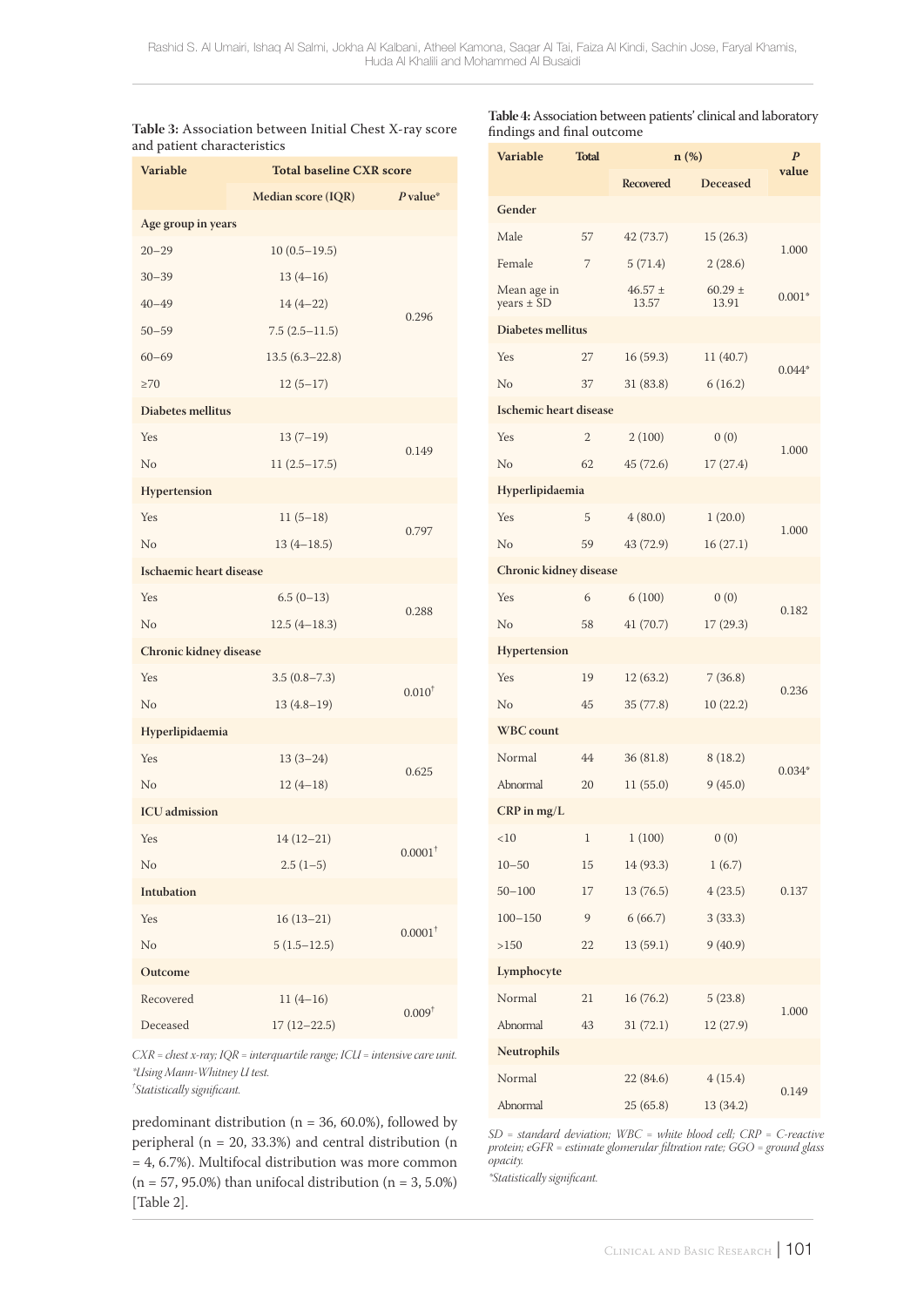#### **Table 4 (cont'd.):** Association between patients' clinical and laboratory findings and final outcome

| <b>Variable</b>                                                           | <b>Total</b>   | n(%)      |           | $\boldsymbol{P}$<br>value |  |
|---------------------------------------------------------------------------|----------------|-----------|-----------|---------------------------|--|
| eGFR in mL/min/1.73m <sup>2</sup>                                         |                |           |           |                           |  |
| $\geq 90$                                                                 | 40             | 31(77.5)  | 9(22.5)   |                           |  |
| $60 - 90$                                                                 | 16             | 11 (68.8) | 5(31.3)   | 0.132                     |  |
| $30 - 60$                                                                 | $\overline{4}$ | 3(75.0)   | 1(25.0)   |                           |  |
| $15 - 30$                                                                 | $\overline{2}$ | 0(0)      | 2(100)    |                           |  |
| <15                                                                       | $\overline{2}$ | 2(100)    | 0(0)      |                           |  |
| Consolidation                                                             |                |           |           |                           |  |
| Yes                                                                       | 50             | 34 (68.0) | 16 (32.0) |                           |  |
| No                                                                        | 14             | 13 (92.9) | 1(7.1)    | 0.089                     |  |
| GGO                                                                       |                |           |           |                           |  |
| Yes                                                                       | 58             | 42 (72.4) | 16(27.6)  |                           |  |
| No                                                                        | 6              | 5(83.3)   | 1(16.7)   | 1.000                     |  |
| <b>Pleural effusion</b>                                                   |                |           |           |                           |  |
| Yes                                                                       | $\overline{2}$ | 1(50.0)   | 1(50.0)   |                           |  |
| No                                                                        | 62             | 46 (74.2) | 16(25.8)  | 0.464                     |  |
| <b>Progression pattern</b>                                                |                |           |           |                           |  |
| Initial<br>deterio-<br>ration<br>followed by<br>improve-<br>ment (type I) | 11             | 9(81.8)   | 2(18.2)   |                           |  |
| Fluctuation<br>(type II)                                                  | $\mathbf 1$    | 1(100)    | 0(0)      |                           |  |
| Static (type<br>III)                                                      | 18             | 11(61.1)  | 7(38.9)   | $0.014*$                  |  |
| Progressive<br>deterio-<br>ration (type<br>IV)                            | 12             | 5(41.7)   | 7(58.3)   |                           |  |
| Progressive<br>improve-<br>$ment$ (type $V$ )                             | 18             | 17(94.1)  | 1(5.9)    |                           |  |

*SD = standard deviation; WBC = white blood cell; CRP = C-reactive protein; eGFR = estimate glomerular filtration rate; GGO = ground glass opacity.*

*\*Statistically significant.*

The median score of initial CXR for deceased patients was significantly higher than for those who recovered (17 versus 11;  $P = 0.009$ ). In addition, there was a higher median score for initial CXRs for those who were admitted to the ICU than those who were not admitted to the ICU (14 versus 2.5;  $P = 0.0001$ ). Similarly, higher median scores of the initial CXRs were observed for those who were intubated compared to those who were not intubated (16 versus 5;  $P =$ 0.0001) [Table 3].

**Table 5:** Multivariate binary logistic regression analysis to determine the independent predictors of mortality

| <b>Variable</b>                       | B     | P value  | OR (95% CI)            |  |  |
|---------------------------------------|-------|----------|------------------------|--|--|
| Age                                   | 0.082 | $0.004*$ | $1.085(1.027 - 1.147)$ |  |  |
| Total<br>baseline<br><b>CXR</b> score | 0.107 | $0.044*$ | $1.113(1.003 - 1.236)$ |  |  |
| Diabetes mellitus                     |       |          |                        |  |  |
| $\rm No$<br>(reference)               |       |          |                        |  |  |
| Yes                                   | 0.936 | 0.207    | 2.550 (0.595-10.928)   |  |  |
| <b>WBC</b> count                      |       |          |                        |  |  |
| Normal<br>(reference)                 |       |          |                        |  |  |
| Abnormal                              | 1.420 | 0.065    | 4.138 (0.916-18.700)   |  |  |

*OR = odds ratio; CI = confidence interval; CXR = chest X-ray; WBC = white blood cell.*

*\*Statistically significant.*

A significant positive correlation was found between the duration of hospitalisation and the score of the initial CXR (correlation coefficient =  $0.381; P =$ 0.002). There was no significant correlation between the initial CXR and duration of ICU admission or intubation.

Upon review of the follow-up CXRs, five evolution patterns were identified: type I (initial deterioration followed by improvement), type II (fluctuate), type III (static), type IV (progressive deterioration) and type V (progressive improvement). Type III and IV progression patterns were the most frequent among the deceased group. Age (*P* = 0.001), diabetes mellitus (*P*  $= 0.044$ ) and WBC count ( $P = 0.034$ ) were significantly associated with the final outcomes of the patients in the univariate analysis [Table 4].

There was a statistically significant difference in the mortality rate between the comorbidity groups  $(P = 0.004)$ . The mortality rate among patients who had no comorbidity was  $10.3\%$  (n = 3), whereas the mortality rates among single comorbidity and multiple comorbidity groups were  $56.3\%$  (n = 9) and  $26.3\%$  (n = 5), respectively.

A multivariate binary logistic regression was performed to determine the effects of age, baseline CXR score, diabetes mellitus and WBC count on the likelihood of mortality among patients with COVID-19 pneumonia. The logistic regression model was statistically significant ( $\chi$ 2 [4] = 24.130; *P* = 0.0001). The model explained  $45.8\%$  (Nagelkerke  $\mathbb{R}^2$ ) of the variance in the outcome mortality and correctly classified 87.5% of cases. Increasing age (odds ration [OR] = 1.085, 95% confidence interval [CI]: 1.027– 1.147; *P* = 0.004) and baseline CXR score (OR = 1.113,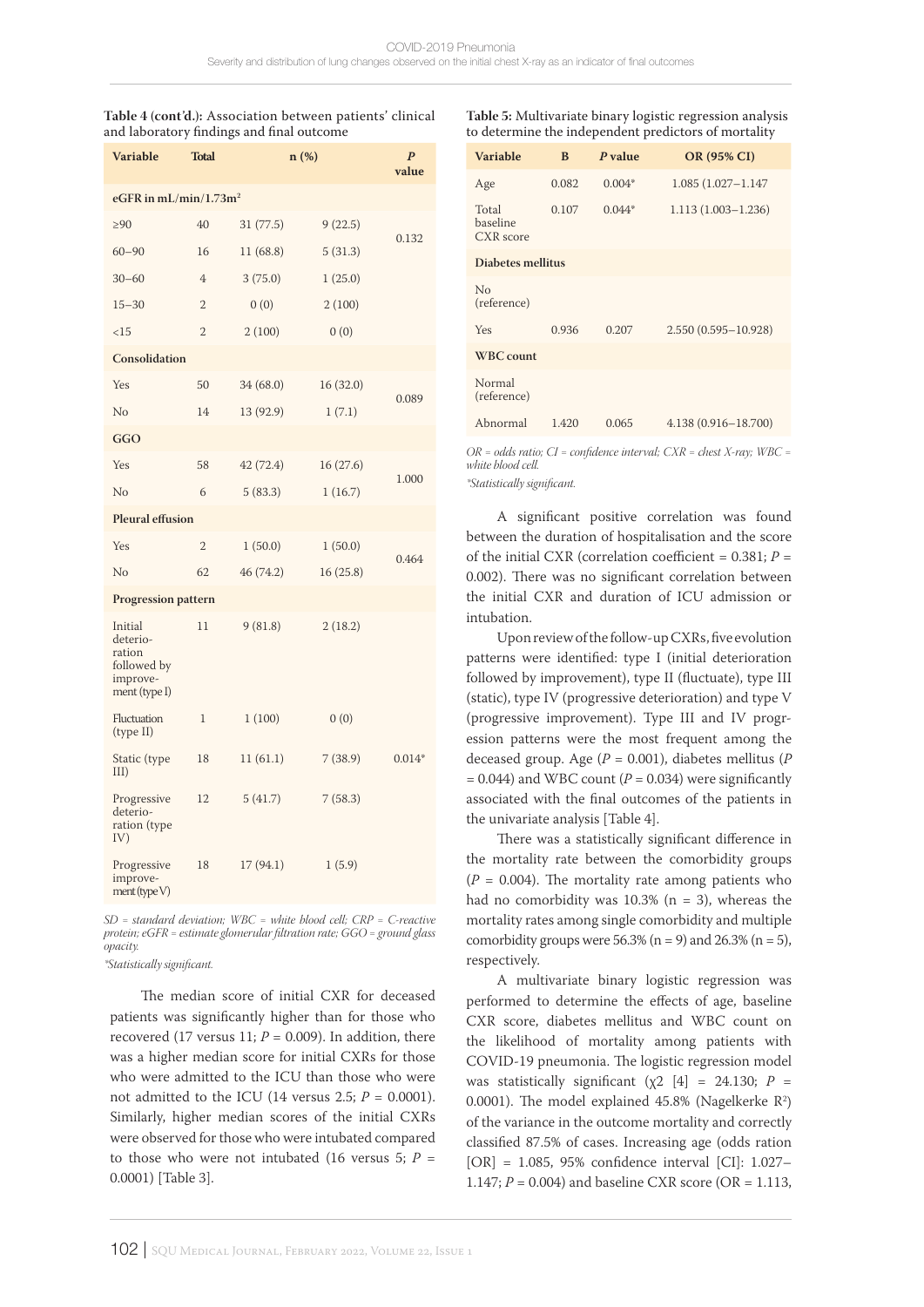

**Figure 1:** Chest X-rays (CXRs) showing the division of each lung divided into three equal zones with each zone given a score from 0 to 4 based on the percentage the lung involved. **A**: Initial frontal chest radiograph of 40-year-old man with COVID-19 showing clear lung filed (CXR score =0). **B:** Initial frontal CXR of a 57-year-old male with COVID-19 showing right middle zone consolidation along with ground-glass opacities in left lower lung zone (CXR score = 2). **C:** Initial frontal CXR of a 64-year old male with COVID-19 showing right and left middle zones ground-glass opacity, right and left lower zones consolidation as well as ground-glass opacity (CXR score = 7). **D:** Follow-up frontal CXR of a 67-year old male with COVID-19 showing bilateral diffuse consolidation and ground-glass opacities (CXR score = 24). *RULZ = right upper lung zone; RMLZ = right middle lung zone; RLLZ = right lower lung zone; LULZ = left upper lung zone; LMLZ = left middle lung zone; LLLZ = left lower lung zone.*

95% CI: 1.003–1.236; *P* = 0.044) were significantly associated with an increased likelihood of mortality [Table 5].

### **Discussion**

A combination of clinical suspicion, RT-PCR and CXR and CT imaging is used to diagnose COVID-19.5,23 Although CXR is less sensitive when compared to CT, as well as due to the infection control issues and lack of availability of CT machines in many parts of the world, CXR is an alternative imaging modality that can be used for identification and follow-up of lung abnormalities in patients with COVID-19.11,24

In the current study, GGO was the most common CXR manifestation of COVID-19 pneumonia (96.7%), followed by consolidation (83.3%). Mixed peripheral and central distribution of lung abnormalities was the most common distribution (60.0%) followed by peripheral distribution alone (33.3%). Predilection for lower lung zones involvement was another feature of COVID-19 pneumonia on CXR. Pleural effusion was rare as it was seen in only two patients. The absence of cavitation is an important negative finding that, when present, requires consideration of an alternative diagnosis or co-existing or added superinfection. the current study's results are consistent with the findings reported in several recent studies.<sup>11,12</sup>

CXR findings of COVID-19 pneumonia can overlap with other viral pneumonias, in particular, other coronavirus infections, due to the similar pathogenesis of viruses belonging to the same family. For example, SARS and Middle East respiratory syndrome (MERS) share common CXR manifestations with COVID-19.17 Therefore, these findings need to be interpreted in combination with the clinical context of patients.

The CXR score was found to be an independent predictor of mortality and morbidity of admitted patients with COVID-19 pneumonia in the current study. A higher CXR score is associated with increased duration of hospitalisation, rate of ICU admission and intubation along with increased fatality. Borghesi *et al*. used a different scoring system to quantify the severity of CXR findings of patients with COVID-19 pneumonia. Each CXR was divided into three zones and each zone was given a score as follows: 0 was no lung abnormality, 1 was intestinal infiltrates, 2 was intestinal and alveolar infiltrates (interstitial predominance) and 3 was intestinal and alveolar infiltrates (alveolar predominance). Findings indicated that a high CXR score is associated with higher inhospital mortality.25,26

Regarding the temporal evaluation of lung abnormalities in the current study, progressive deterioration (type IV pattern) and static findings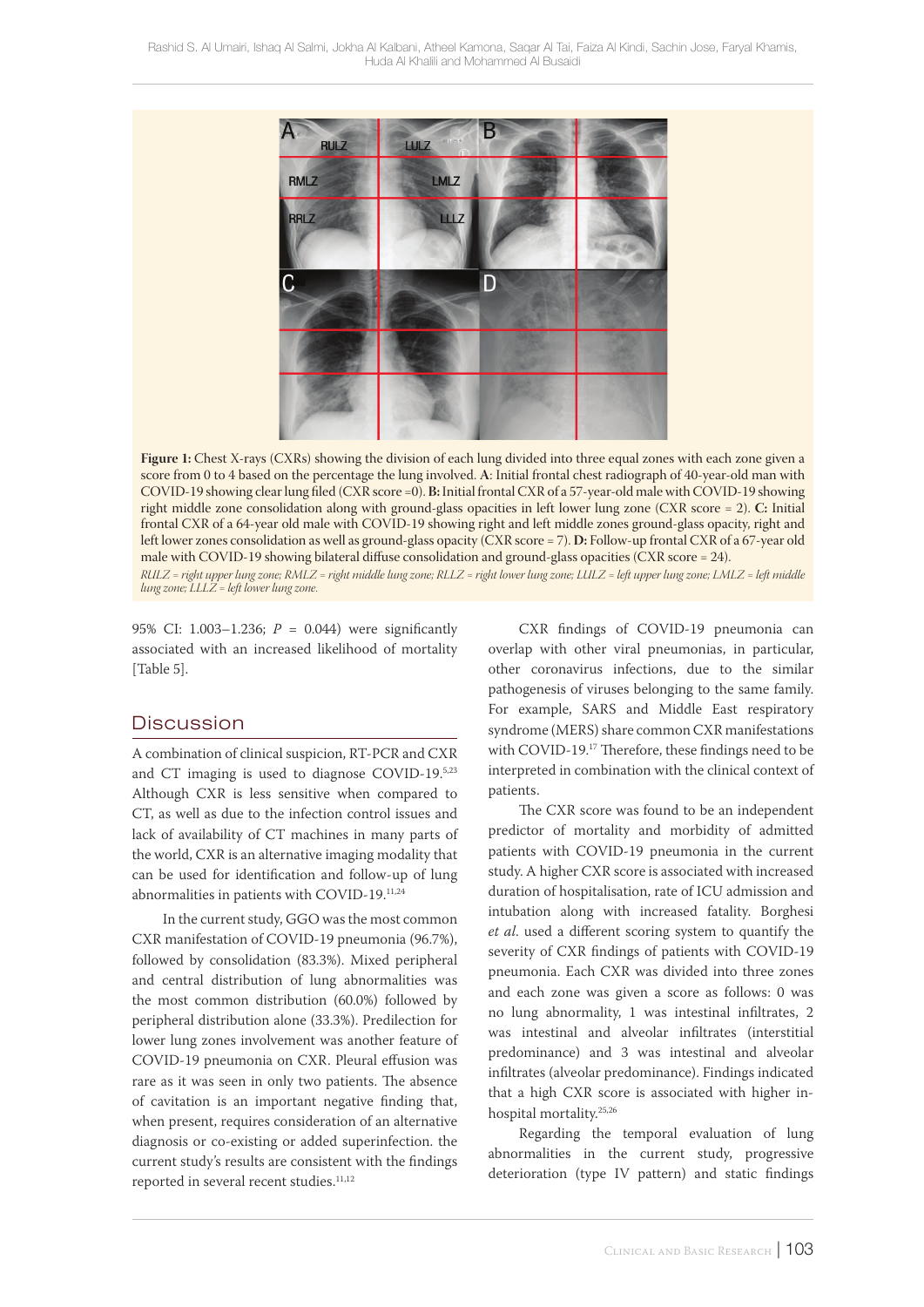(type III pattern) were the most common evolution patterns among the deceased group, whereas the progressive improvement pattern was the most frequently observed pattern among recovered patients. Wong *et al*. studied the pattern of progression of 138 patients with SARS and found the most common pattern was initial radiographic deterioration to peak level followed by radiographic improvement.27 Das *et al*. studied the progression pattern in 55 patients with MERS and found that progressive deterioration was the most common progressive pattern.<sup>28</sup> This study is an adjunct to the current literature since it proposes another quantifying method to assess the severity of CXR findings in patients with COVID-19 that can help stratify patients and plan their management.

Older age and diabetes mellitus were significantly associated with an increased likelihood of mortality. These findings are consistent with results from prior studies.29

This study was subject to certain limitations. First, this study had a small sample size. Second, due to this study's retrospective nature, some important clinical information might not be well documented (for example, viral load, oxygen saturation and detailed symptoms at presentation). Lastly, visual estimation of the lung zones and percentage of lung involvement are subjective; therefore, the percentage of lung involvement might be over- or under-estimated.

## Conclusion

A high score of the initial CXR in patients with COVID-19 pneumonia, accompanied by increased age, diabetes mellitus and increased WBC count, were associated with a poor prognosis and higher mortality. This information could help clinicians stratify and manage patients with COVID-19 pneumonia better.

#### conflict of interest

The authors declare no conflicts of interest.

#### funding

No funding was received for this study.

### authors' contribution

RSU and MAB collected the data. RSU, IAS and JAK reviewed the chest X-ray. RSU drafted the manuscript. SJ performed the statistical analysis and wrote the statistical section. AK, SAT, FAK, FK and HAK reviewed the manuscript and provided intellectual input. All authors approved the final version of the manuscript.

# **References**

- 1. de Jaegere TMH, Krdzalic J, Fasen BACM, Kwee RM; COVID-19 CT Investigators South-East Netherlands (CISEN) study group. Radiological Society of North America Chest CT Classification System for Reporting COVID-19 Pneumonia: Interobserver Variability and Correlation with Reverse-Transcription Polymerase Chain Reaction. Radiol Cardiothorac Imaging 2020; 2:e200213. <https://doi.org/10.1148/ryct.2020200213>.
- 2. Ge H, Wang X, Yuan X, Xiao G, Wang C, Deng T, et al. The epidemiology and clinical information about COVID-19. Eur I Clin Microbiol Infect Dis 2020; 39:1011–19. [https://doi.org/10.1007/](https://doi.org/10.1007/s10096-020-03874-z) [s10096-020-03874-z.](https://doi.org/10.1007/s10096-020-03874-z)
- 3. Chen N, Zhou M, Dong X, Qu J, Gong F, Han Y, et al. Epidemiological and clinical characteristics of 99 cases of 2019 novel coronavirus pneumonia in Wuhan, China: A descriptive study. Lancet 2020; 395:507–13. [https://doi.org/10.1016/s0140-6736\(20\)30211-7.](https://doi.org/10.1016/s0140-6736(20)30211-7)
- 4. World Health Organization. Coronavirus disease 2019 events as they happen 2020. From: https://www.who.int/emergencies/ diseases/novel-coronavirus-2019/events-as-they-happen Accessed: Dec 2020.
- 5. Udugama B, Kadhiresan P, Kozlowski HN, Malekjahani A, Osborne M, Li VYC, et al. Diagnosing COVID-19: The disease and tools for detection. ACS Nano 2020; 14:3822–35. [https://doi.org/10.10](https://doi.org/10.1021/acsnano.0c02624) [21/acsnano.0c02624.](https://doi.org/10.1021/acsnano.0c02624)
- 6. Rothan HA, Byrareddy SN. The epidemiology and pathogenesis of coronavirus disease (COVID-19) outbreak. J Autoimmun 2020; 109:102433. [https://doi.org/10.1016/j.jaut.2020.102433.](https://doi.org/10.1016/j.jaut.2020.102433)
- 7. Ai T, Yang Z, Hou H, Zhan C, Chen C, Lv W, et al. Correlation of chest CT and RT-PCR testing for coronavirus disease 2019 (COVID-19) in China: A report of 1014 cases. Radiology 2020; 296:E32–40.<https://doi.org/10.1148/radiol.2020200642>.
- 8. Liu J, Yu H, Zhang S. The indispensable role of chest CT in the detection of coronavirus disease 2019 (COVID-19). Eur J Nucl Med Mol Imaging 2020; 47:1638–9. [https://doi.org/10.1007/s00259-](https://doi.org/10.1007/s00259-020-04795-x) [020-04795-x](https://doi.org/10.1007/s00259-020-04795-x).
- 9. Bai HX, Hsieh B, Xiong Z, Halsey K, Choi JW, Tran TML, et al. Performance of radiologists in differentiating COVID-19 from non-COVID-19 viral pneumonia at chest CT. Radiology 2020; 296:E46–54.<https://doi.org/10.1148/radiol.2020200823>.
- 10. Fang Y, Zhang H, Xie J, Lin M, Ying L, Pang P, et al. Sensitivity of chest CT for COVID-19: Comparison to RT-PCR. Radiology 2020; 296:E115–17. [https://doi.org/10.1148/radiol.2020200432.](https://doi.org/10.1148/radiol.2020200432)
- 11. Wong HYF, Lam HYS, Fong AH, Leung ST, Chin TW, Lo CSY, et al. Frequency and distribution of chest radiographic findings in patients positive for COVID-19. Radiology 2020; 296:E78–8. [https://doi.org/10.1148/radiol.2020201160.](https://doi.org/10.1148/radiol.2020201160)
- 12. Lomoro P, Verde F, Zerboni F, Simonetti I, Borghi C, Fachinetti C, et al. COVID-19 pneumonia manifestations at the admission on chest ultrasound, radiographs, and CT: Single-center study and comprehensive radiologic literature review. Eur J Radiol Open 2020; 7:100231. [https://doi.org/10.1016/j.ejro.2020.100231.](https://doi.org/10.1016/j.ejro.2020.100231)
- 13. Cheng Z, Lu Y, Cao Q, Qin L, Pan Z, Yan F, et al. Clinical features and chest CT manifestations of coronavirus disease 2019 (COVID-19) in a single-center study in Shanghai, China. AJR Am J Roentgenol 2020; 215:121–6.<https://doi.org/10.2214/ajr.20.22959>.
- 14. Chung M, Bernheim A, Mei X, Zhang N, Huang M, Zeng X, et al. CT imaging features of 2019 novel coronavirus (2019-nCoV). Radiology 2020; 295:202–7. [https://doi.org/10.1148/radiol.202](https://doi.org/10.1148/radiol.2020200230) [0200230](https://doi.org/10.1148/radiol.2020200230).
- 15. Han R, Huang L, Jiang H, Dong J, Peng H, Zhang D. Early clinical and CT manifestations of coronavirus disease 2019 (COVID-19) pneumonia. AJR Am J Roentgenol 2020; 215:338–43. [https://](https://doi.org/10.2214/ajr.20.22961) [doi.org/10.2214/ajr.20.22961.](https://doi.org/10.2214/ajr.20.22961)